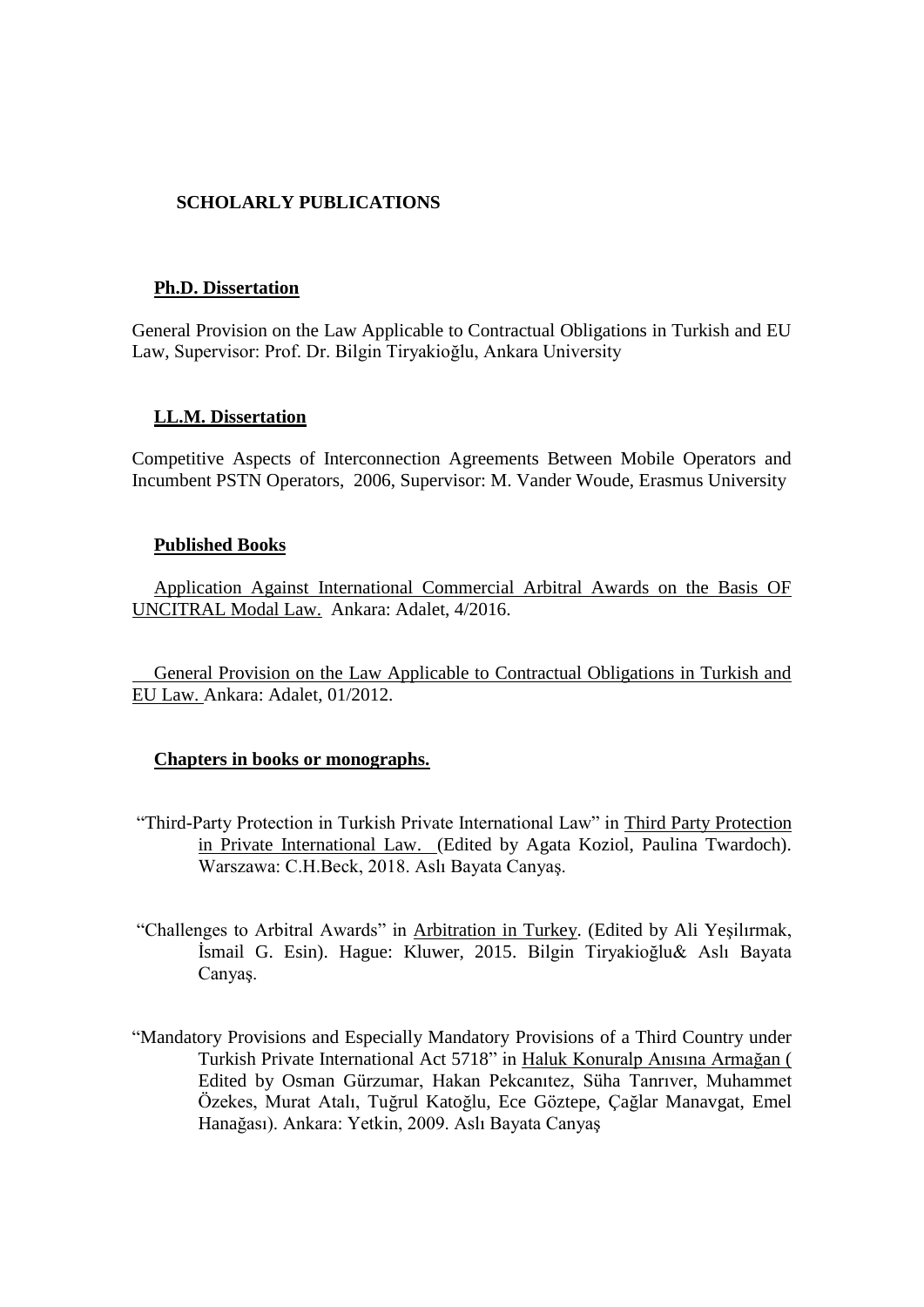Articles in refereed journals

- **"Approach towards the right to be forgotten under Turkish law in comparison with EU and US laws: a need for a reform?",** Juridical Tribune, V.11/2, June 2021, 174-202. (together with Oytun Canyaş)
- "**[Setting Aside Arbitral Awards for Contradicting Public Policy According to the](../Downloads/Setting%20Aside%20Arbitral%20Awards%20for%20Contradicting%20Public%20Policy%20According%20%09to%20the%20Turkish%20International%20Arbitration%20Act)  [Turkish International Arbitration Act](../Downloads/Setting%20Aside%20Arbitral%20Awards%20for%20Contradicting%20Public%20Policy%20According%20%09to%20the%20Turkish%20International%20Arbitration%20Act)**", Global Jurist, [https://doi.org/10.1515/gj-2021-0038,](https://doi.org/10.1515/gj-2021-0038) accepted and published online as of June 28, 2021.
- **"Yabanci Gercek Kisiler Lehine Türkiye'deki Taşınmazlar Üzerine Kat Irtifaki Tesisinin Türk Vatandaşlığı Kazanmaya Etkisi",** Uyuşmazlık Mahkemesi Dergisi, 1-20 (2020).
	- **"Finality of Decisions for Inadmissable Application and Accelareted Application under the Law on Foreigners and International Protection".** Türkiye Adalet Akademisi Dergisi , 6(22), 2015, 133-169.
	- **"Analysis on the Applicaton Conditions of Non-Refoulement in the Law on Foreigners and International Protection from the Perspective of ECHR Judgments".** Hacettepe Hukuk Fakültesi Dergisi , 5(1), 2015, 73-90.
	- **"Choice of Law in Divorce Cases with a Foreign Element".** Gazi Üniversitesi Hukuk Fakültesi Dergisi , 19(3), 2015, 3-24.
	- **"Time Problem in the Annulment of Turkish Citizenship Decision Given in the Lack of Required Conditions".** Türkiye Barolar Birliği Dergisi, 27(114), 2014, 347- 361.

 "**Enforcement of Foreign Arbitral Awards in Turkey Further Steps Towards a More Arbitration-Friendly Approach."** ASA Bulletin, 2013, 31(3), 537-558.

- **"Why Not Enforce? A Critical Analysis of the Refusal to Enforce Foreign Joint Custody Judgments in Turkish Courts"**. International Journal of Law, Policy and the Family , 27(3), 2013, 310-331.
- **"An Analysis of Public Policy Intervention in the Recognition and Enforcement of Foreign Family Law Judgments under Turkish Private International**  Law". International Journal of Humanities and Social Science, 2(17), 2012, 118-129.
- **"Implicit Choice of Law under Rome I Regulation and Turkish Private International Act".** Hacettepe Hukuk Fakültesi Dergisi, 2011, 1 (1), 310-331.